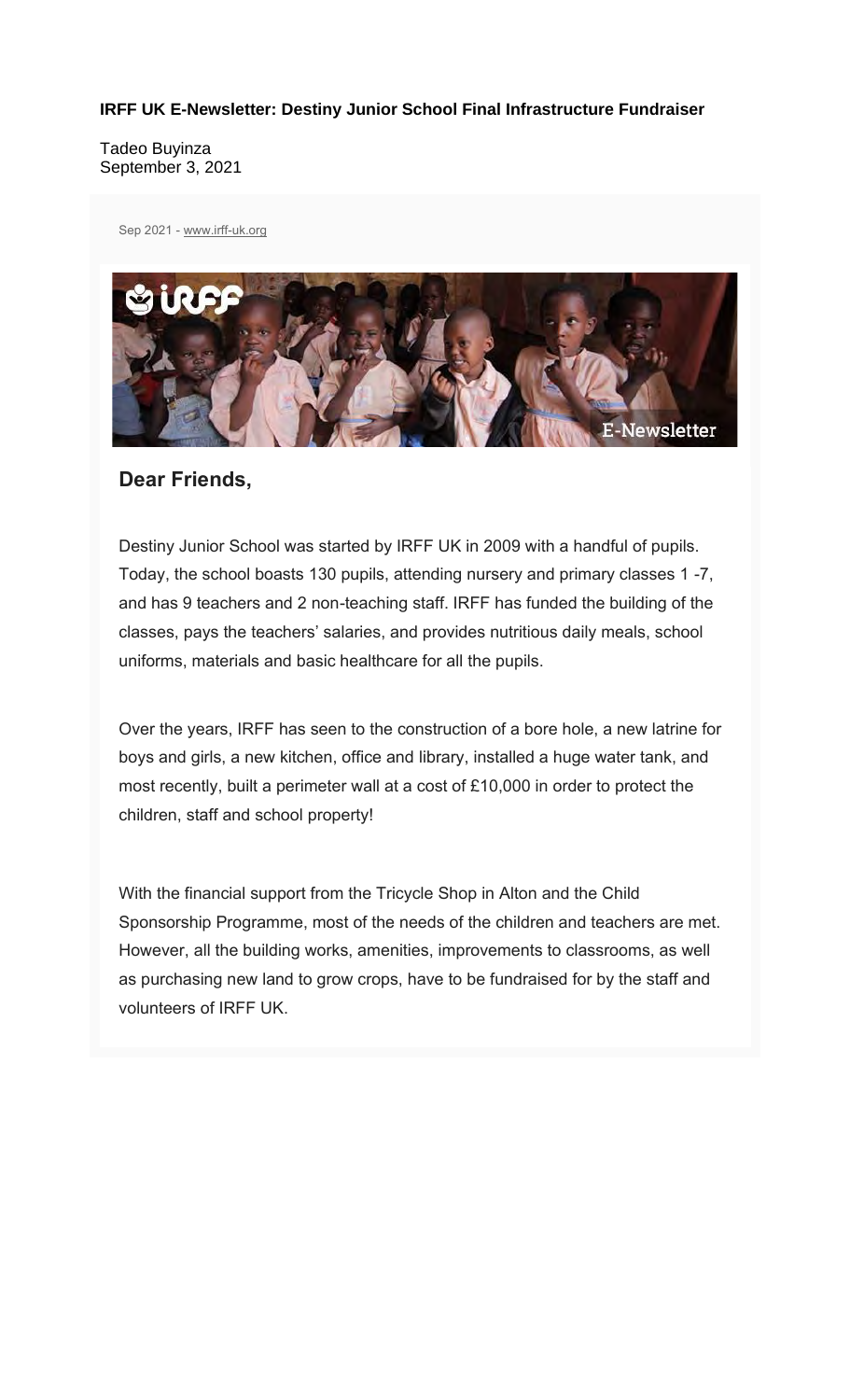

**Can you help us finish off some important work at the**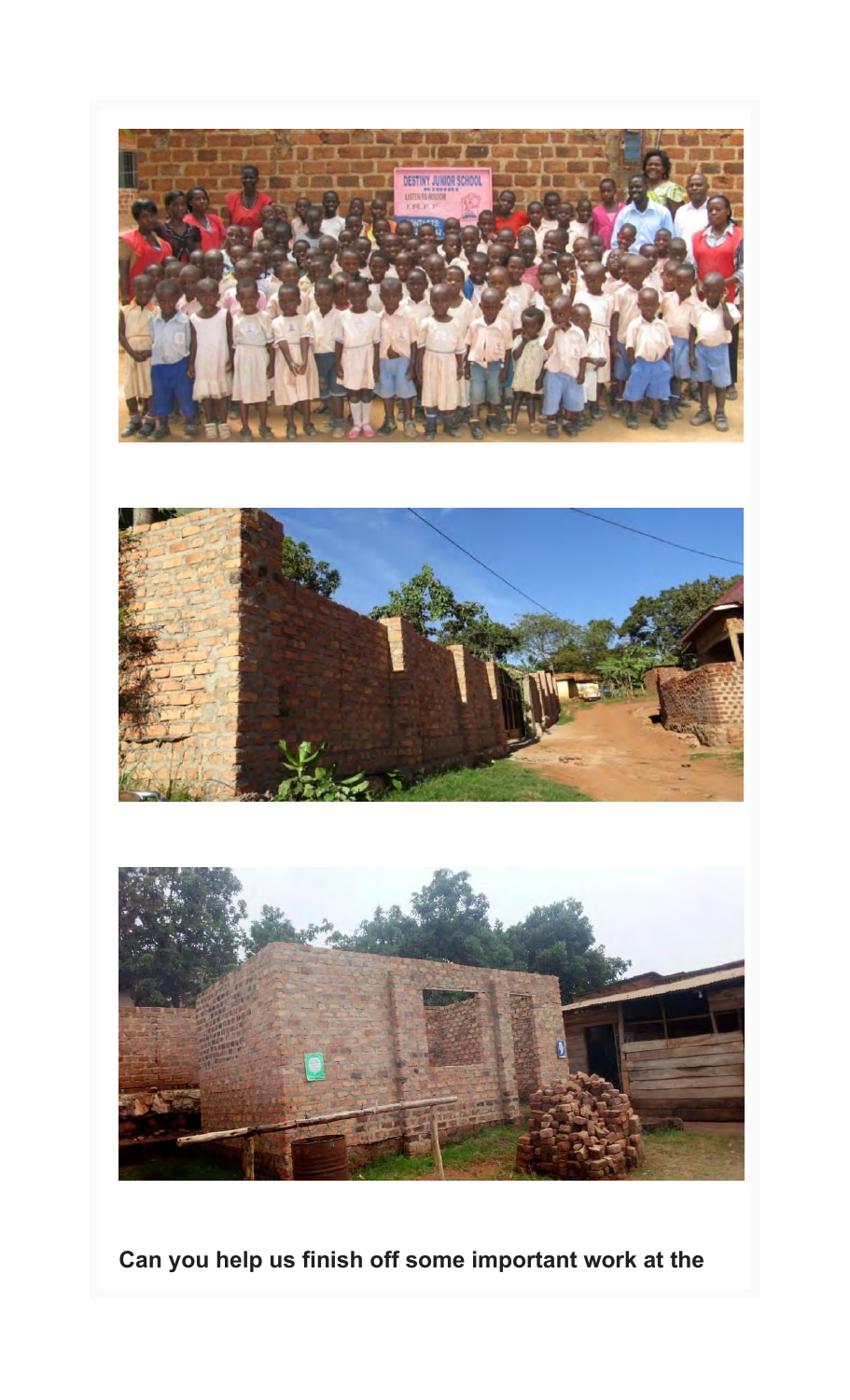### **school?**

Two infrastructure tasks still remain unfinished:

1) the capping of the perimeter wall with capstones to prevent erosion and damage caused by heavy rains – at a cost of £800; and

2) the completion of a new classroom by purchasing roofing timber and fitting 3 shutters and a door at a cost of £520.

So, the total amount still to be raised is £1,320.

We appreciate any amount received on behalf of Destiny Junior School children!

Click this link here to be taken to our fundraiser page where you can donate.

Thank You

## **Recent News**

#### **Congo "Hope For Children' - Post Volcano Recovery**

'Hope For Children' an orphanage in the Congo which IRFF UK supports was affected badly and their accommodation was destroyed during the volcanic eruption in May 2021. Thankfully all of the missing children were found quite quickly. IRFF has since been supporting them get back on their feet. More will be shared in future blog posts and newsletters.

## Donate to **IRFF UK** here